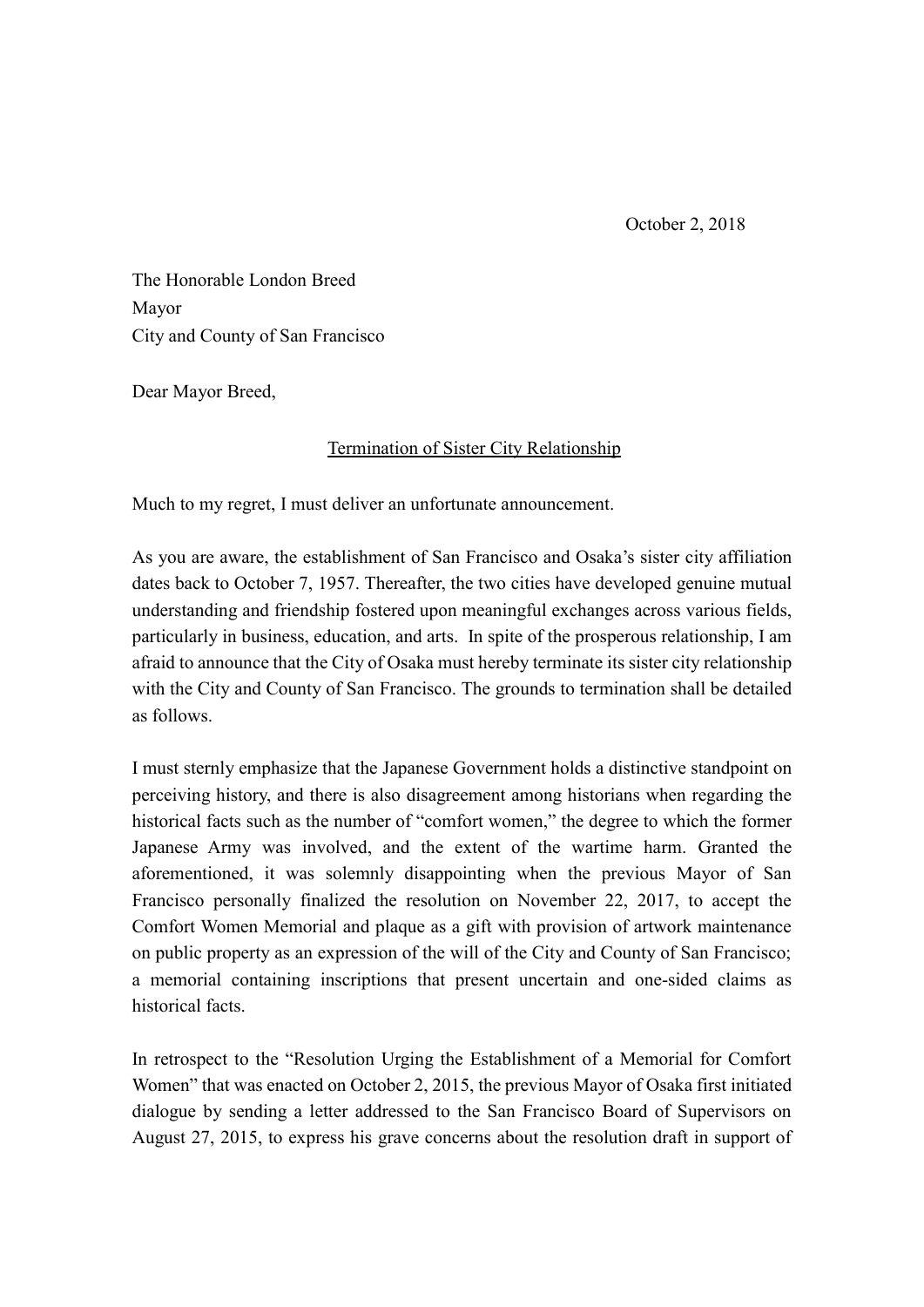establishing a Comfort Women Memorial. Since then the previous Mayor and myself have reached out to the previous Mayor of San Francisco across seven occasions between September 18, 2015 and November 15, 2017, where we expressed our deepest worries for the implications and repercussions of the resolution, as well as made strong pleas on being against the relocation of the Comfort Women Memorial and plaque onto public property. Regardless, the chain of developments that followed after the signing of this resolution continually progressed towards the current state, in spite of all the steadfast attempts made from Osaka.

Rest assured, it is my utmost intention to squarely face the past, and strive to broadly incorporate movements supporting the dignity and human rights of women, a universal value common to all countries of the world. However, as I intend to explain at greater length, it is also my belief that an inscription appropriate for a Comfort Women Memorial established for the greater good of raising international public awareness on the globally persisting issue of sex trafficking should consist of words equally applicable to all countries.

Unfortunately, the engraved uncertain and one-side claims presented in the finalized inscription has led an acknowledgement of history astray into a political condemnation of Japan, causing disruptions among local communities of San Francisco.

As a matter of fact, even within Japan, the City of Osaka continues to receive countless voices of disappointment regarding the establishment of the Comfort Women Memorial from citizens of Osaka City and beyond.

I am convinced that it is my duty, owed especially to our predecessors and citizens of both cities who have contributed to supporting the extensive grassroots exchanges for the past 60 years, to disclose the bitter process leading up to the much regrettable conclusion to terminate our sister city relationship. Please allow me to convey my concerns with reference to citations of the previous Mayor of Osaka (and myself) from past letters directed to the San Francisco Board of Supervisors and previous Mayor of San Francisco, dating back from August 2015 and onward.

# **1. We must bring about efforts to strive for a world where the dignity and human rights of women, both having universal value, are protected on the battlefield as well**

(The following **bold text** is cited from an open letter dated August 27, 2015, addressed to the San Francisco Board of Supervisors.)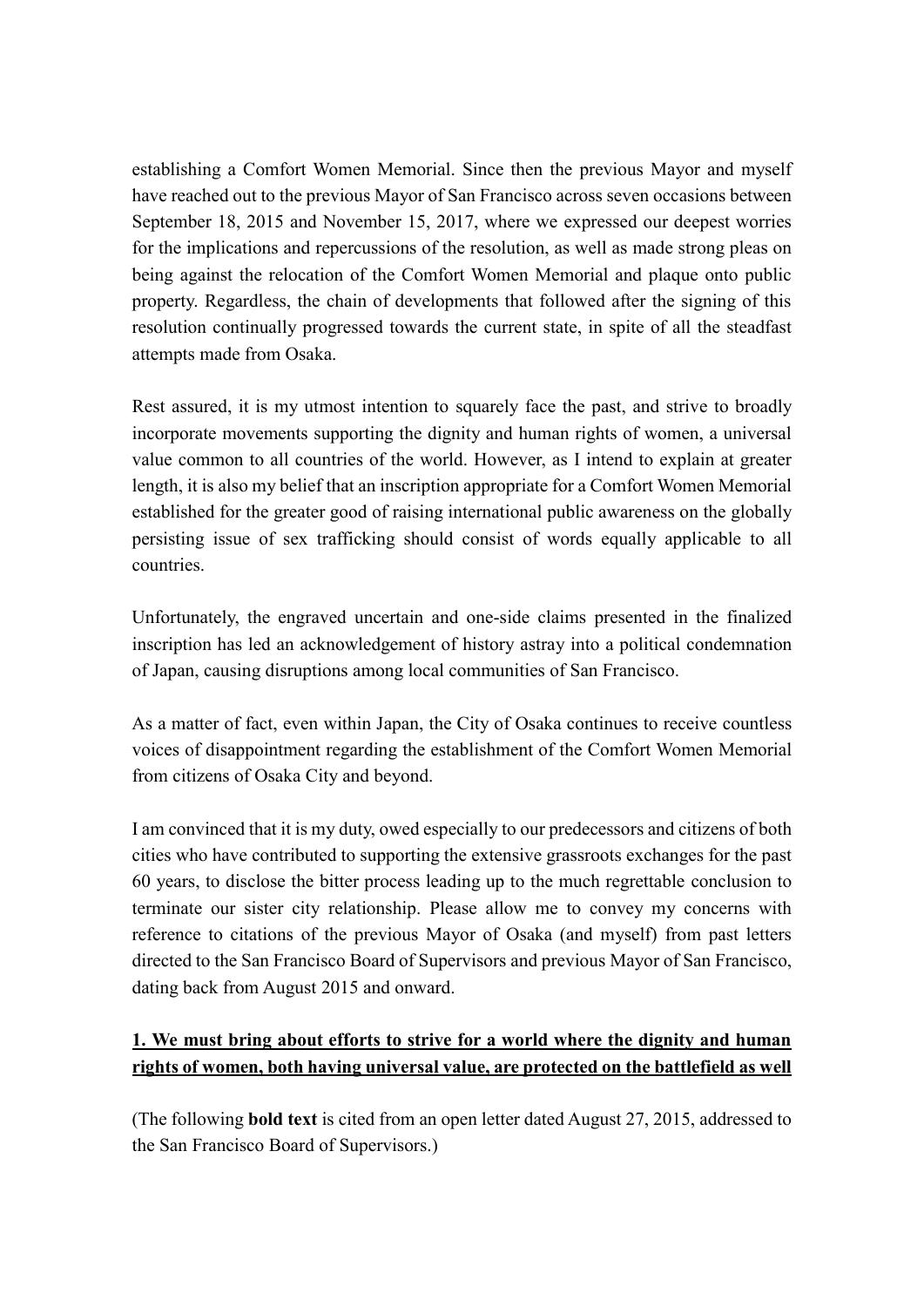**In today's 21st century, women's dignity and human rights have been recognized as having universal value. This is indeed an enormous achievement made by humankind. However, in reality, the issue of violations of the dignity of women by soldiers has not been eradicated. We must strive for a future where women's rights are respected all over the world.** 

**What is essential for that purpose is to directly face what has happened in the past and what is happening right now. Each nation in the world, including Japan, should squarely face the past violations of women's rights on the battlefield by its own soldiers. Each nation and its citizens should come together, be fully determined not to repeat the same mistakes in the future, bring about efforts to protect the dignity of women who are under threat in areas of regional conflict in the present-day world, and create a future where women's rights are respected all over the world.** 

**I am in favor of activities to protect the dignity and human rights of women. However, if the purpose is to protect the human rights of women, I would suggest that some of the special attention currently being given to Japan's "comfort women" issue should be broadened to memorialize all the women who have been sexually assaulted and abused by soldiers of countries in the world, and should represent a pledge to the world that we will never allow the same offense and tragedy to happen again.** 

**The violation of the dignity of women by soldiers during wartime is a common problem in many parts of the world. Each nation in the world, including Japan, should address this unacceptable problem as a "common" issue for human beings. It is also an undeniable historical fact that troops of countries around the world as well as those of wartime Japan used women for sexual purposes on the battlefield. It is regrettable that even to this day, there are many news reports on women and children being sexually abused on the battlefield.** 

### **2. Reject the denial of the "comfort women" issue; expressing understanding and remorse towards the indescribable pain and suffering inflicted on "comfort women"**

(The following **bold text** is cited from an open letter dated August 27, 2015, addressed to the San Francisco Board of Supervisors.)

**It goes without saying that the use of "comfort women" by Japanese soldiers before and during World War II was an unforgivable act that violated the dignity and human rights of women. I am aware that the great pain inflicted on those who were**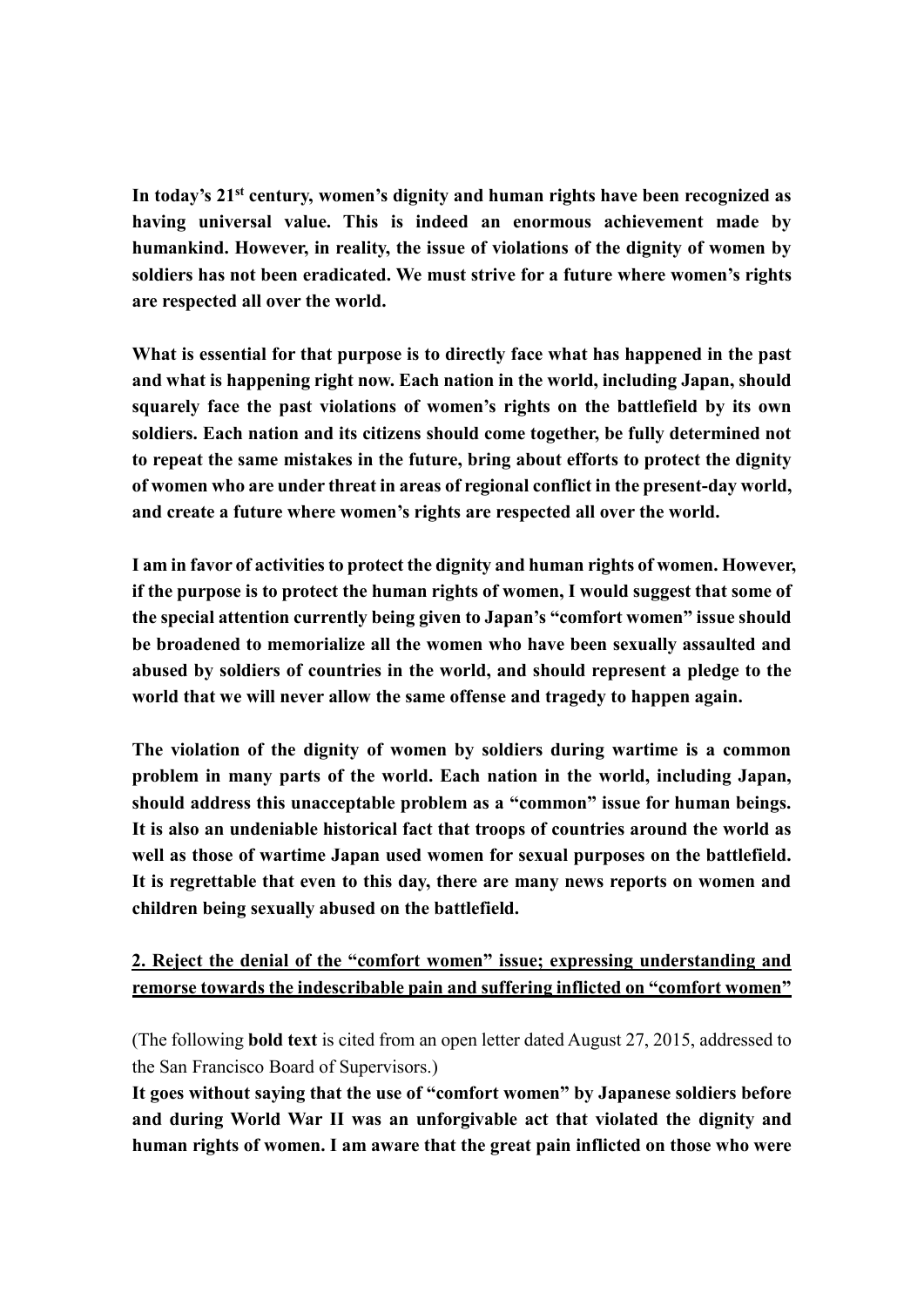**forced to work as "comfort women" against their will and the deep emotional scars they have borne afterwards are beyond description.** 

**Therefore, I am not on the side of any attempts to justify Japan's "comfort women" issue in any sense, nor do I intend to do so in the future. Japan must express deep remorse and offer a sincere apology to former "comfort women," and show determination not to repeat the same mistakes and tragedies in the future.** 

# **3. However, trivializing the issue by singling out Japan will not lead to resolving it as a global issue**

(The following **bold text** is cited from an open letter dated August 27, 2015, addressed to the San Francisco Board of Supervisors.)

**On the other hand, the issue of sex on the battlefield is not a problem particular to the former Japanese army. This problem was present during World War II with the American, British, French, German, and Soviet armies, as well as during the Korean War and Vietnam War with the South Korean Army.** 

**I have no intention to legitimize or defend the problem of "comfort women" by the former Japanese Army just because the other countries have had the same issue. Still, attempts to single out and criticize only Japan will make us blind to other past atrocities and also to contemporary problems of the same kind. This issue should not be treated as an issue specific solely to the Japanese military. As long as widespread sexual problems on the battlefields by countries other than Japan are not openly recognized, past offenses, which the whole world must face, will go uncorrected, and those violations in other parts of the world will not be resolved. This is my biggest concern.**

#### **4. Issues surrounding the Comfort Women Memorial and plaque in San Francisco**

The problem of the San Francisco Comfort Women Memorial and plaque is embedded within the inscription that presents uncertain and one-sided claims as historical facts. As mentioned in prior letters, the Japanese Government holds a distinctive standpoint when perceiving history and there is also disagreement among historians when regarding the historical facts such as the number of "comfort women," the degree to which the former Japanese Army was involved, and the extent of the wartime harm.

The inscription states "This monument bears witness to the suffering of hundreds of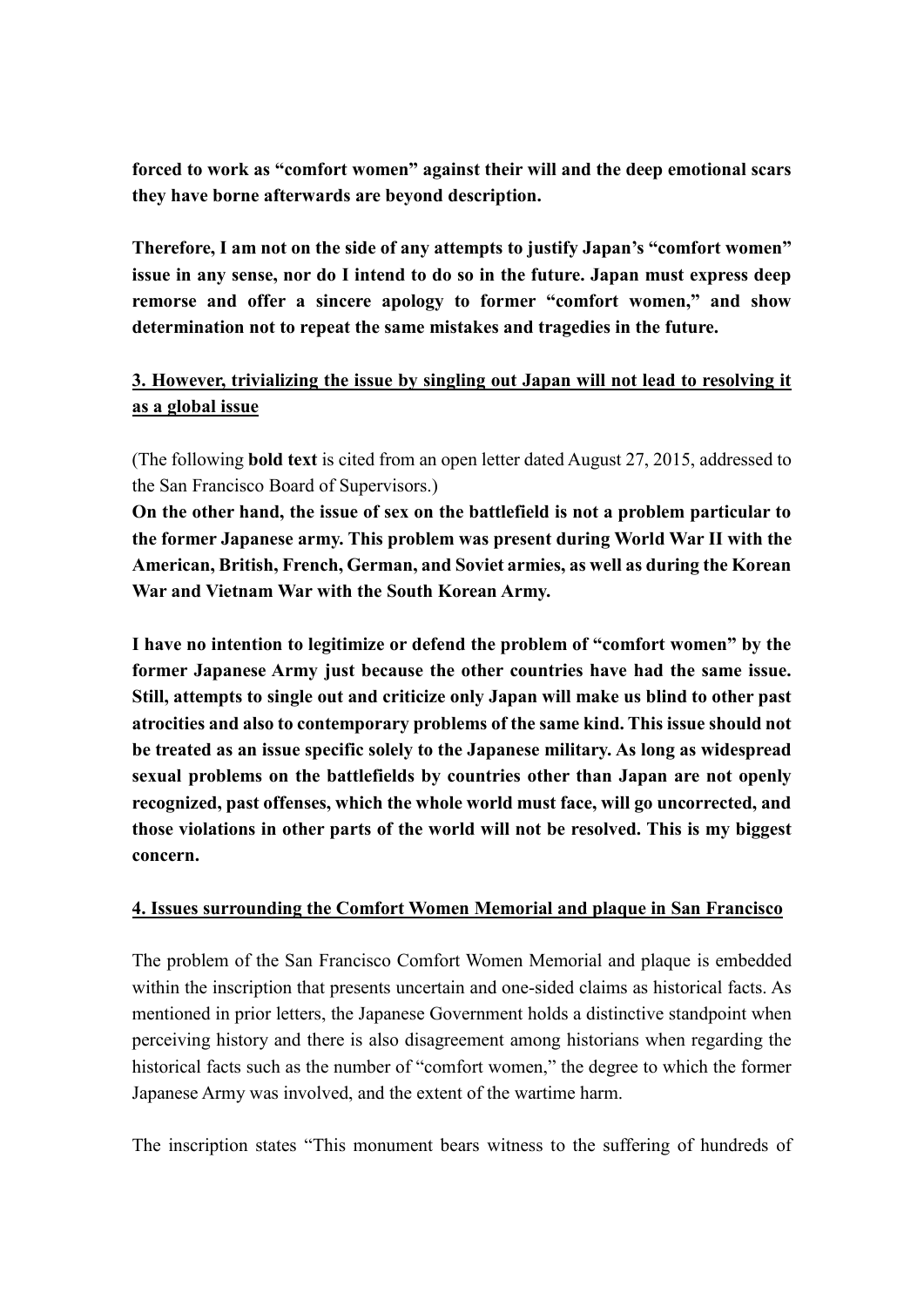thousands of women and girls, euphemistically called 'Comfort Women,' who were sexually enslaved by the Japanese Imperial Armed Forces in thirteen Asian-Pacific countries from 1931-1945. Most of these women died during their wartime captivity." The interpretation of this engraved statement still has yet to be proven with concrete evidence.

(The following **bold text** is cited from an open letter dated August 27, 2015, addressed to the San Francisco Board of Supervisors.)

**To give an example, the Coomaraswamy Report (submitted in 1996 by Ms. Radhika Coomaraswamy, the Special Rapporteur on violence against women to the UN Commission on Human Rights) states that "comfort women" were "military sex slaves." The testimony of Seiji Yoshida is used as evidence, in which he states that he had "taken part in the slave raids where as many as 1,000 women were obtained for 'comfort women' duties." Yoshida himself has acknowledged that his testimony had been fabricated, and the Asahi Shimbun, which had been reporting on the "comfort women" issue, also concluded Yoshida's testimony as false on August 5, 2014 and retracted a series of articles that said many Korean women were "forcibly taken away" to become "comfort women." This caused a big controversy in Japan and is still fresh in our memories.** 

**Against this backdrop, in October 2014, the Japanese Government requested that part of the Coomaraswamy Report (the portion based on Yoshida's falsified testimony which stated that the Imperial Japanese Army had forcibly taken away "comfort women" from the Republic of Korea) be retracted, but was rejected because Coomaraswamy argued that Yoshida's testimony was only one part of the evidence. In addition, the Coomaraswamy Report uses** *The Comfort Women* **written by the journalist George Hicks as the main source of reference; however, researchers have pointed out that this book lacks sufficient evidence.**

**The Coomaraswamy Report itself is a 50-page-long report on violence against women. The "comfort women" issue is mentioned in the "Report on the mission to the Democratic People's Republic of Korea, the Republic of Korea and Japan on the issue of military sexual slavery in wartime," which is one of the two documents attached to the report. The United Nations Commission on Human Rights adopted a 6-page resolution called "The Elimination of Violence against Women," which uses Coomaraswamy's special report as a reference. The resolution states that it "welcomes" the work of the Special Rapporteur. However, it only "takes note" of the attached document, which means that the document was not highly evaluated**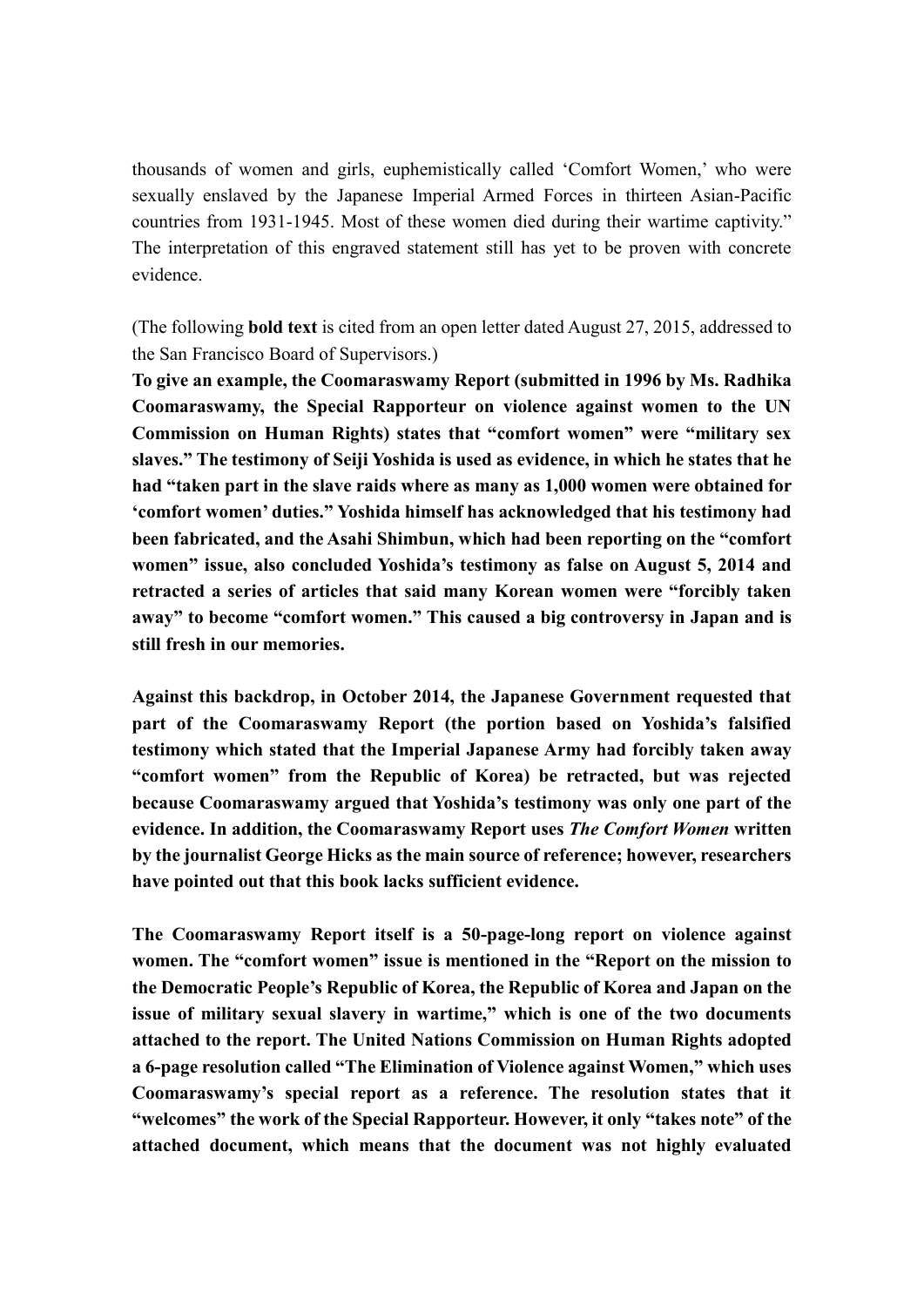**enough to be "welcomed." If the Coomaraswamy report had been appreciated at the highest level, the resolution would have "commended" it. Therefore, we can conclude that the UN Commission on Human Rights does not "endorse" the notion that "comfort women" were "sex slaves."**

**Let me show you another example. During World War II, according to the high school world history textbook** *Traditions & Encounters: A Global Perspective on the Past,* **published by McGraw-Hill, a major U.S. textbook publisher, "the Japanese army forcibly recruited, conscripted, and dragooned as many as two hundred thousand women age fourteen to twenty to serve in military brothels, called 'comfort houses' or 'consolation centers'," "others were killed by Japanese soldiers, especially if they tried to escape or contracted venereal diseases," and "at the end of the war, soldiers massacred large numbers of comfort women to cover up the operation." The textbook contains many false statements like these that have been introduced in classroom environments as if they were true, even though they are based on the wrong perception and completely contrary to fact. When the Japanese Government asked McGraw-Hill to retract these statements as they contained serious factual errors, the author responded that this request was "an infringement on his freedom of speech and academic freedom." This is simply wrong. It is he who criticizes the individual pointing out the factual errors who is the one infringing on the freedom of speech and academics.** 

**The "Open letter in support of historians in Japan" released on May 5, 2015 and signed by 187 scholars mainly from the United States has confirmed that there is disagreement among historians regarding the precise number of "comfort women" and regarding the degree to which the former Japanese Army was involved in the recruitment of these women.**

**Regardless, due to this memorial inscription and the wide media coverage, many people around the world will have an unconfirmed, one-sided view and will accept this as historical truth. I find this highly regrettable.**

The memorial inscription concludes its purpose as an oath "dedicated to the memory of these women, and to eradicate sexual violence and sex trafficking throughout the world." I very much resonate with the sentiment that drives this message. However, once again we eventually arrive at the critical problem that the rest of the inscription are presented as historical facts.

(The following **bold text** is cited from an open letter dated August 27, 2015, addressed to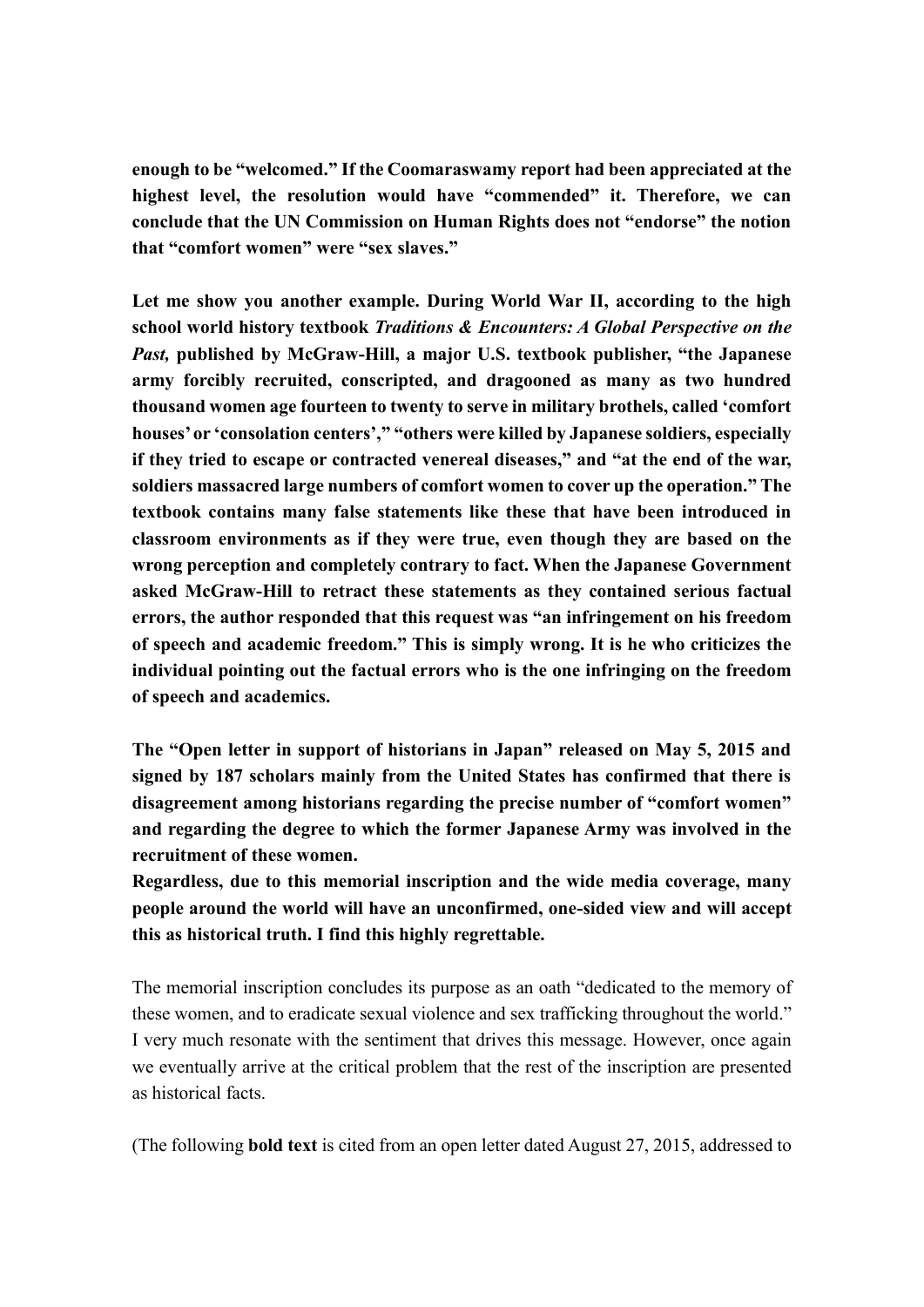the San Francisco Board of Supervisors.)

**If there is any significance in establishing a "comfort women" memorial, it should be that it serves as a declaration to squarely face the past and strive for a world where every country respects the dignity and human rights of women as a universal value. Thus, if such memorial were to be established, the inscription should be written from this standpoint so that the message can be shared by the whole world.**

# **5. The stance of the Japanese Government, and how it has given sincere care to former "comfort women," and the determination to create a world that protects the dignity and human rights of women**

(The following **bold text** is cited from an open letter dated August 27, 2015, addressed to the San Francisco Board of Supervisors.)

**Since resolving its legal disputes with the Republic of Korea and China, Japan has also made extra effort to demonstrate its acceptance of moral responsibility for "comfort women" with the establishment of the Asian Women's Fund in 1995 by soliciting donations from Japanese citizens. The Asian Women's Fund was started for "comfort women" all over the world, and has provided compensation for "comfort women" from four countries and one region, which include not only the Republic of Korea, but also the Philippines and Indonesia, after discussing the appropriate solutions according to each country's circumstances. Compensation was offered to former comfort women from China as well, but it is said that the Chinese Government had declined the offer. The Asian Women's Fund has also sent the Japanese Prime Minister's letter of apologies and messages from Japanese citizens today. It has taken part in activities to advocate women's dignity by supporting projects on contemporary issues, such as violence against women, in a manner reflective upon the harm done by Japan's past atrocities to women's dignity. In this way, the Japanese Government has made sincere efforts along with the Asian Women's Fund's activities.**

In addition: (The following **bold text** is cited from an open letter dated February 1, 2017, addressed to the Mayor of San Francisco.)

**When the governments of Japan and the Republic of Korea had reached an agreement in December of 2015, the Japanese government stated that the issue of comfort women was a grave affront to the honor and dignity of large numbers of women, and Japan was painfully aware of its responsibilities. Both governments agreed that the issue was "resolved finally and irreversibly," and that they would**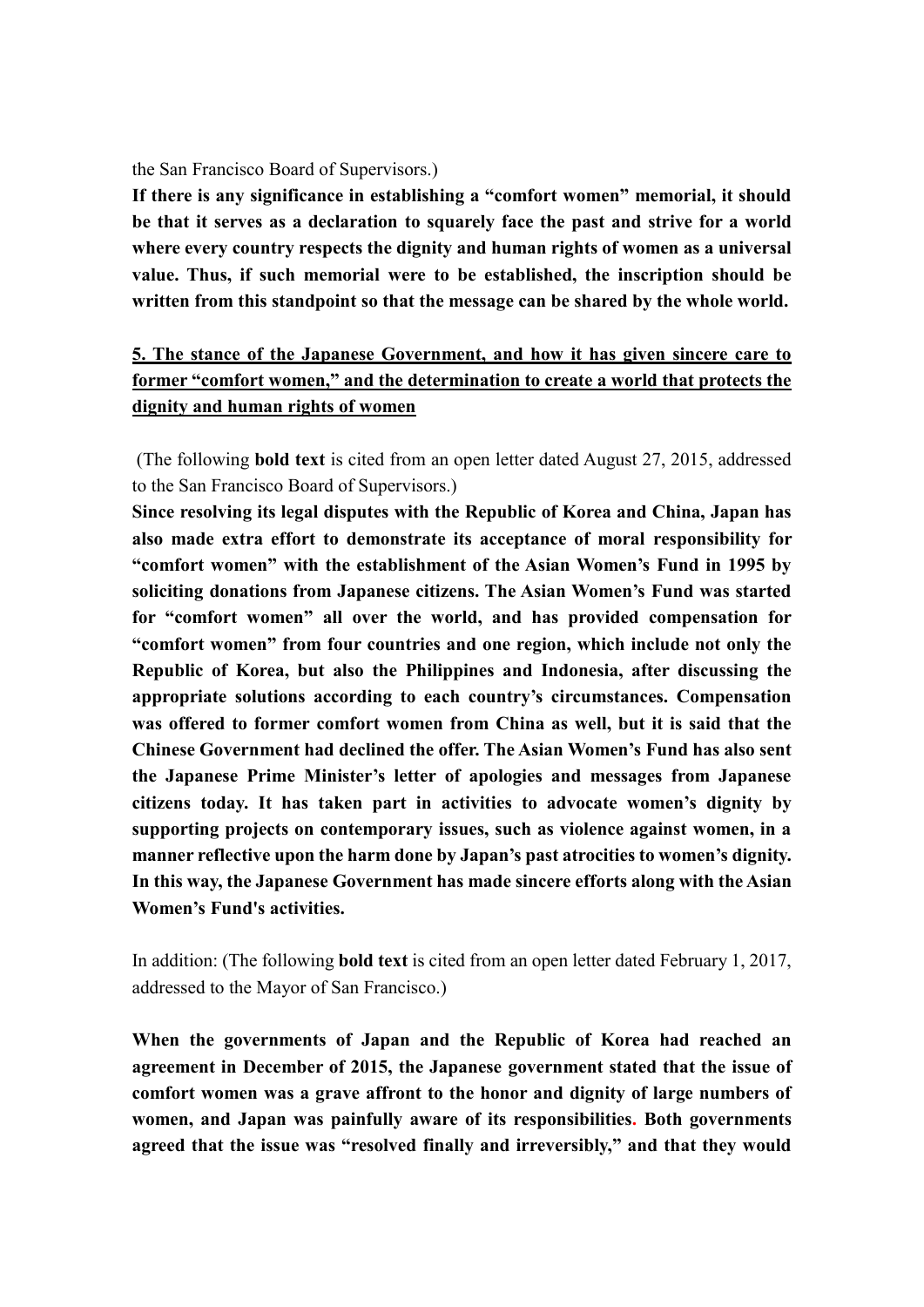**"refrain from accusing or criticizing each other in the international community" from then on. That agreement was also supported by the federal government of the United States of America, which is paying close attention to its steady implementation.**

# 6. **Request for consideration of Japanese in the U.S., and responsibility to create environment where young generations can live in cooperation without disputes**

(The following **bold text** is cited from an open letter dated August 27, 2015, addressed to the San Francisco Board of Supervisors.)

**For today's generation, directly facing past mistakes and tragedies and remembering the people who have suffered in order to not repeat such mistakes and ease the pain of the victims is a task to be undertaken by everyone across borders. Furthermore, it is also our responsibility to create an environment for the younger generation where people can cooperate without disputes for a better future.**

In sheer numbers, we may be overshadowed by the substantial presence of Chinese American and Korean American communities in San Francisco, but please understand that many Japanese people are living in your city as well. As of now, the Comfort Women Memorial and plaque that is presently situated in San Francisco will only cause further disruption amongst communities.

San Francisco is part of America, a country founded by the core principles of liberty and justice where citizens of multiple ethnical backgrounds can peacefully co-exist together. As the American flag of stars and stripes signifies, I humbly wish for impartiality and integrity. To assure better U.S.-Japan relations, I earnestly request that you promptly remove the Comfort Women Memorial and plaque from the City and County of San Francisco's property without further delay.

#### **7. Conclusion**

In February of 2017, I first sent a letter addressed to the previous Mayor requesting for the issue of the Comfort Women Memorial and plaque to be treated with careful consideration. Soon proceeding in March, I followed up with another letter to the previous Mayor to reconsider the plan of establishing the Comfort Women Memorial and plaque on a public space as an expression of the will of the City and County of San Francisco. Later in September, I learned about the establishment of the Comfort Women Memorial and plaque on private property. In response to this occurrence, a letter was delivered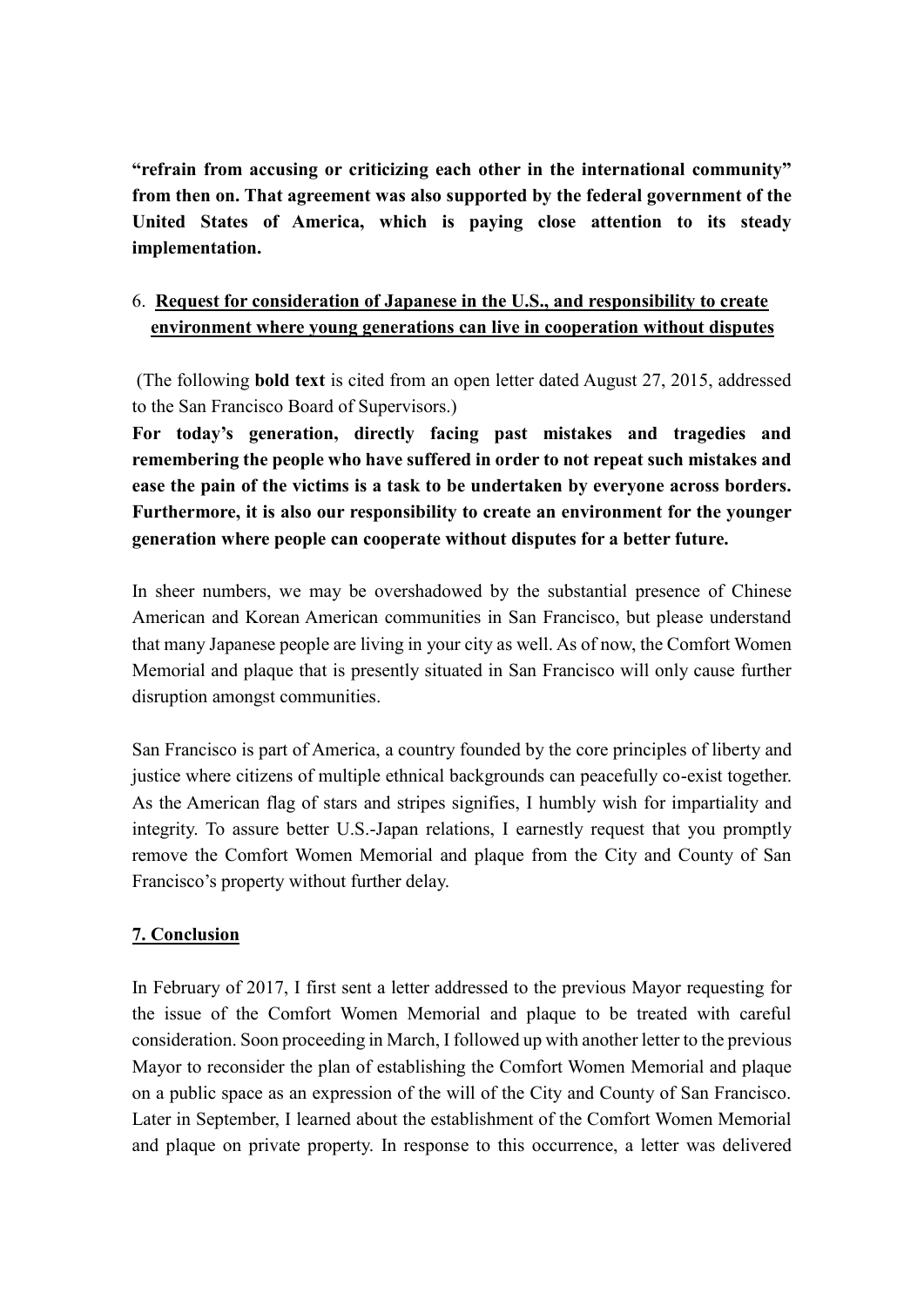stating that if the Comfort Women Memorial and plaque were to be relocated upon public property as an expression of the will of the City and County of San Francisco, then the City of Osaka would be left with no alternative but to rethink the sister city relationship. Then in October, on the occasion when the San Francisco-Osaka Sister City Association delegation visited Osaka, I reiterated my concerns about this issue and entrusted them with a letter addressed to the previous Mayor.

Moreover, in November, the San Francisco Board of Supervisors unanimously adopted the resolution to accept the Comfort Women Memorial as a gift with provision of artwork maintenance. I candidly requested to the previous Mayor to exercise his veto power. If in the case the resolution had passed, I clearly stated that the City of Osaka would eventually have to discontinue sister city relations.

Furthermore, this issue was raised during a National Diet assembly held in November of 2017. Prime Minister Shinzo Abe stated that "Presenting the Comfort Women Memorial as a gift to the City and County of San Francisco is not only deeply regrettable but it also opposes the views of the Japanese Government." The Japanese Government urged the previous Mayor of San Francisco to exercise his veto power by November 24, 2017 to overturn the Board of Supervisors' resolution to accept the Comfort Women Memorial. At this stage, the severity of the issue had already escalated beyond confinement at the inter-city level, bringing the Japanese Government into involvement.

Despite all these actions taken by the Japanese side, the previous Mayor still signed the resolution to accept the Comfort Women Memorial as an expression of the will of the City and County of San Francisco. I found this outcome to be extremely regrettable.

In an attempt to break the deadlock, I made requests to meet in person with the previous Mayor but unfortunately our schedules could not be aligned. By then I realized that we were no longer at the stage of resolving problems through having discussions. Even after experiencing all these occurrences, I sent a letter last July to extend my congratulatory remarks on your inauguration as the new Mayor of San Francisco. I believed with this opportunity that we could engage in dialogues anew towards the removal of the Comfort Women Memorial and plaque from public property as well as support an exchange environment that can continually promote friendly citizen-oriented relations between our cities. However, your current position indicates that the heartfelt intentions of the Osaka citizens, and of myself, could not reach out to you, which is quite unfortunate.

I understand that a sister city relationship is to be built upon a foundation of solid mutual